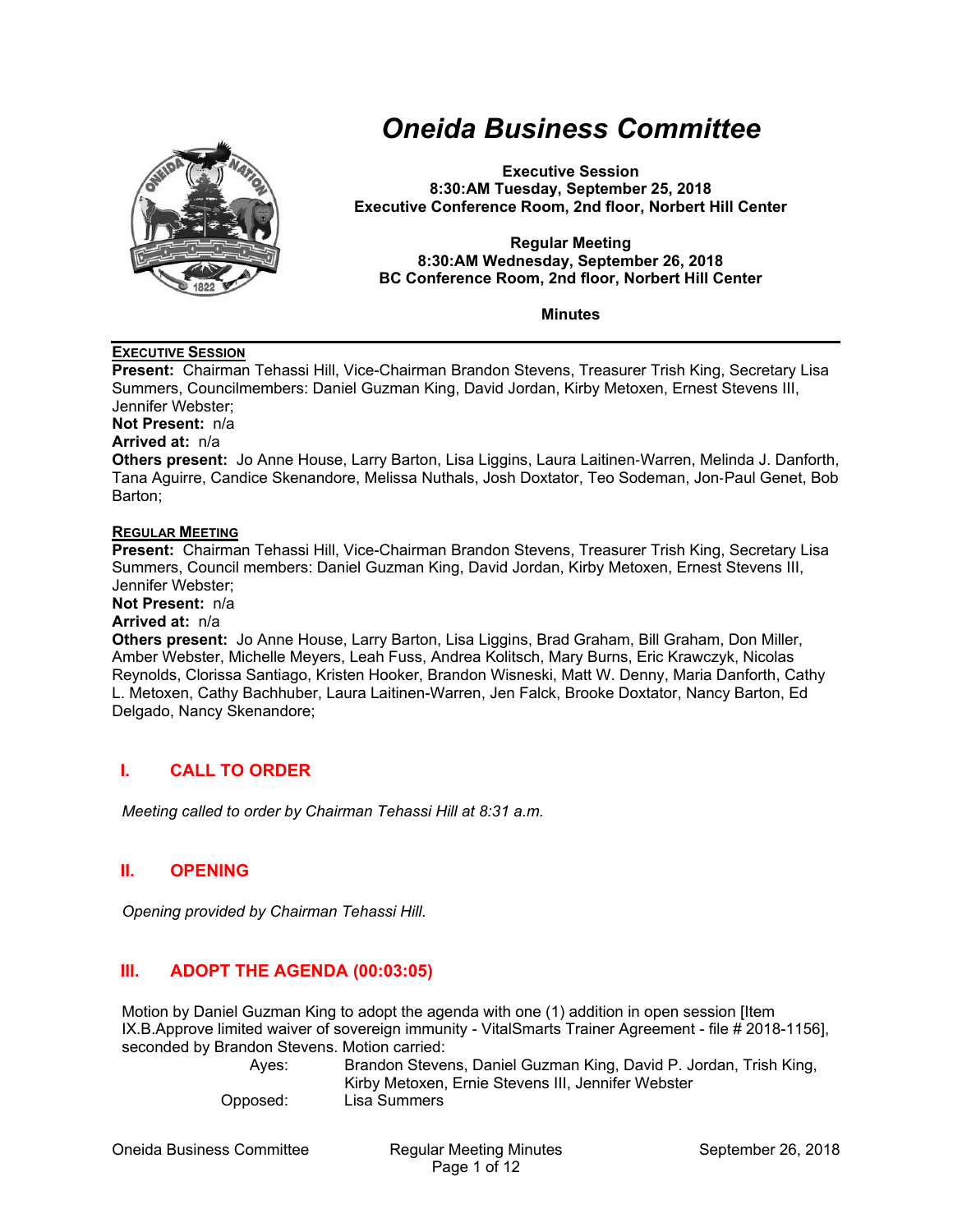## **IV. MINUTES**

#### **A. Approve September 12, 2018, regular meeting minutes (00:05:06)**  Sponsor: Lisa Summers, Secretary

Motion by David P. Jordan to approve the September 12, 2018, regular meeting minutes, seconded by Jennifer Webster. Motion carried:

> Ayes: Brandon Stevens, Daniel Guzman King, David P. Jordan, Trish King, Kirby Metoxen, Ernie Stevens III, Lisa Summers, Jennifer Webster

**B. Approve September 18, 2018, special meeting minutes (00:05:31)**  Sponsor: Lisa Summers, Secretary

Motion by Lisa Summers to approve the September 18, 2018, special meeting minutes, seconded by Kirby Metoxen. Motion carried:

> Ayes: Brandon Stevens, Daniel Guzman King, David P. Jordan, Trish King, Kirby Metoxen, Ernie Stevens III, Lisa Summers, Jennifer Webster

## **V. RESOLUTIONS**

**A. Adopt resolution entitled Adoption of the Community Development Planning Committee Charter (00:06:14)** 

Sponsor: Ernie Stevens III, Councilman

Motion by Trish King to adopt resolution 09-26-18-A Adoption of the Community Development Planning Committee Charter, seconded by David P. Jordan. Motion carried:

 Ayes: Brandon Stevens, Daniel Guzman King, David P. Jordan, Trish King, Kirby Metoxen, Ernie Stevens III, Lisa Summers, Jennifer Webster

Motion by Jennifer Webster to approve the Community Development Planning Committee Charter Standing Operating Procedure entitled New Oneida Nation Business Development for Economic and Revenue Diversification, seconded by Trish King. Motion carried:

 Ayes: Brandon Stevens, Daniel Guzman King, David P. Jordan, Trish King, Kirby Metoxen, Ernie Stevens III, Lisa Summers, Jennifer Webster

*Materials related to the motion for the approval of the Community Development Planning Committee SOP are located under item VI.A.2.* 

**B. Adopt resolution entitled 2018 Intertribal Buffalo Council, Buffalo Herd Development Grant (00:14:45)** 

Sponsor: Larry Barton, Chief Financial Officer

Motion by Lisa Summers to adopt resolution 09-26-18-B 2018 Intertribal Buffalo Council, Buffalo Herd Development Grant, noting the Secretary's Office will make adjustments for the layout [of the resolution], seconded by Ernie Stevens III. Motion Pending:

 Ayes: Brandon Stevens, Daniel Guzman King, David P. Jordan, Trish King, Kirby Metoxen, Ernie Stevens III, Lisa Summers, Jennifer Webster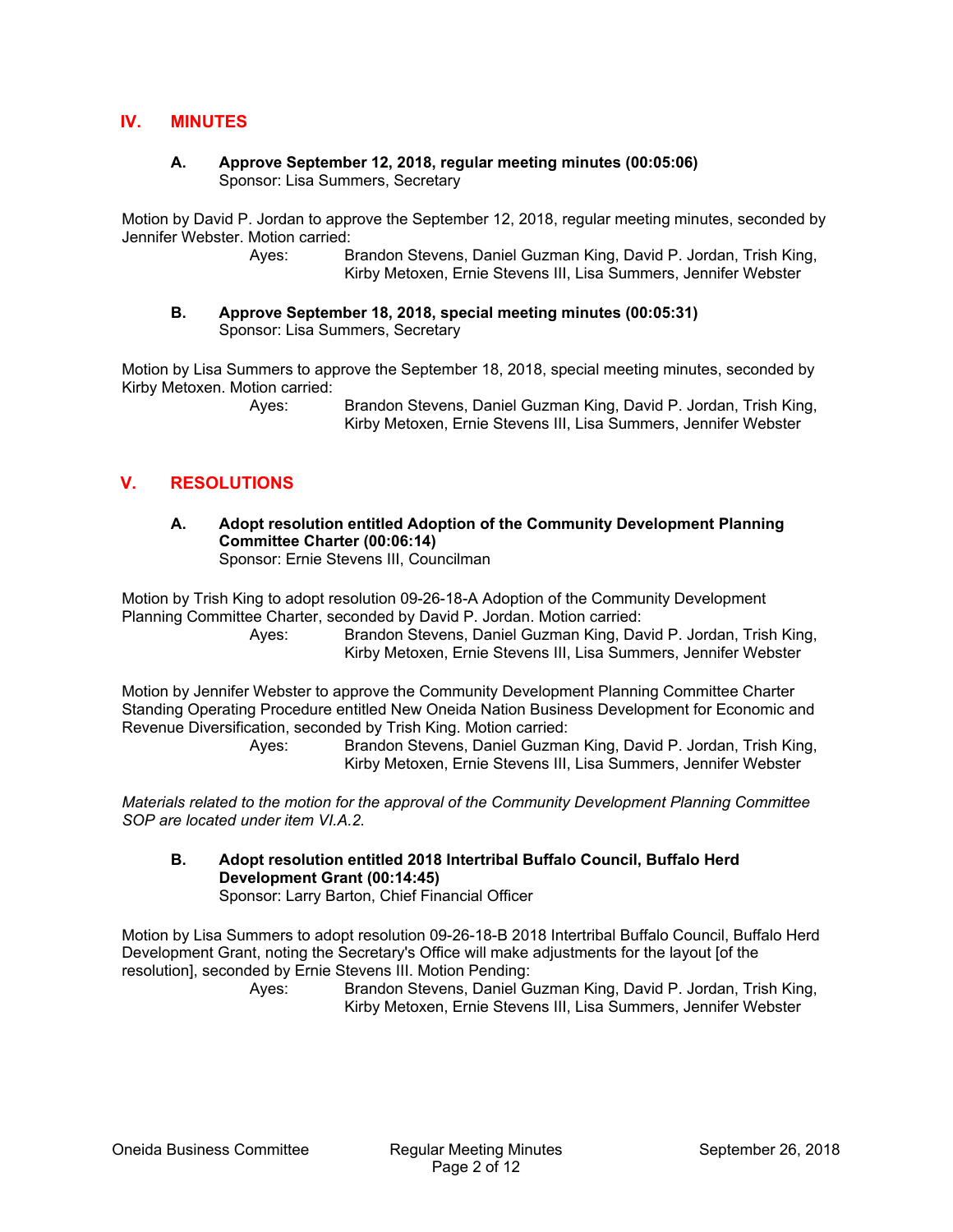**C. Adopt resolution entitled Amendments to the Comprehensive Policy Governing Boards, Committees, and Commissions (00:16:08)**  Sponsor: David P. Jordan, Councilman

Motion by Lisa Summers to adopt resolution 09-26-18-C Amendments to the Comprehensive Policy Governing Boards, Committees, and Commissions with two (2) changes [1) request that the language in line 84 of the resolution be changed to a six (6) month deadline to complete the new by-laws; and 2) to eliminate the postmark allowance referenced in lines 112-114 of draft 3], seconded by David P. Jordan. Motion carried:

- Ayes: Brandon Stevens, Daniel Guzman King, David P. Jordan, Trish King, Kirby Metoxen, Ernie Stevens III, Lisa Summers, Jennifer Webster
- **D. Adopt resolution entitled Boards, Committees, and Commissions Law Stipends (00:35:22)**

Sponsor: David P. Jordan, Councilman

Motion by Jennifer Webster to adopt resolution 09-26-18-D Boards, Committees, and Commissions Law Stipends, with two (2) noted amendments [1) line 13 - add appropriate resolution number; and 2) line 44 and lines 95-96 - correct Personnel Selection Committee to the Oneida Personnel Commission], seconded by Kirby Metoxen. Motion carried:

- Ayes: Brandon Stevens, Daniel Guzman King, David P. Jordan, Trish King, Kirby Metoxen, Ernie Stevens III, Lisa Summers, Jennifer Webster
- **E. Adopt resolution entitled Oneida Nation's Support of Public Breastfeeding (00:36:13)**

Sponsor: Debra Danforth and Dr. Ravinder Vir, Division Directors/Comprehensive Health-Operations and Medical

Motion by David P. Jordan to adopt resolution 09-26-18-E Oneida Nation's Support of Public Breastfeeding, seconded by Lisa Summers. Motion carried:

 Ayes: Brandon Stevens, Daniel Guzman King, David P. Jordan, Trish King, Kirby Metoxen, Ernie Stevens III, Lisa Summers, Jennifer Webster

**F. Determine next steps regarding proposed resolution entitled Action by Oneida Nation as Owner of Corporate Shares (00:44:14)**  Sponsor: Jo Anne House, Chief Counsel

Motion by Lisa Summers to accept the resolution entitled Action by Oneida Nation as Owner of Corporate Shares and send to the Legislative Operating Committee to review, processing, and a statement of effect, seconded by Jennifer Webster. Motion carried:

 Ayes: Brandon Stevens, Daniel Guzman King, David P. Jordan, Trish King, Kirby Metoxen, Ernie Stevens III, Lisa Summers, Jennifer Webster

*Secretary Lisa Summers left at 9:37 a.m.* 

*Chairman Tehassi Hill left at 9:39 a.m.* 

*Secretary Lisa Summers returned at 9:40 a.m.* 

*Chairman Tehassi Hill returned at 9:42 a.m.* 

*Councilman Daniel Guzman King left at 9:43 a.m.*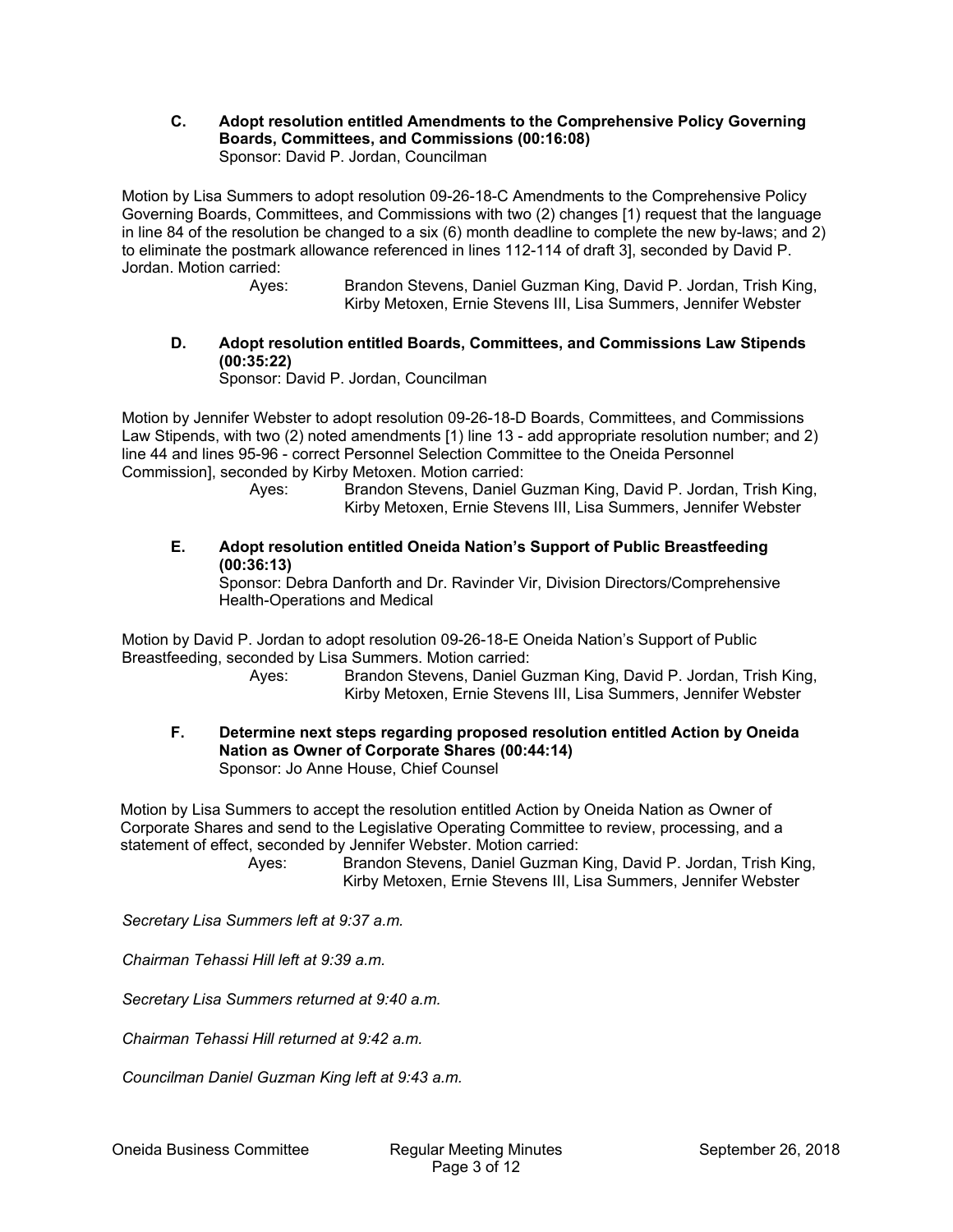*Councilman Daniel Guzman King returned at 9:50 a.m.* 

**G. Adopt resolution entitled Rescission of the Dissolution of the Oneida Personnel Commission and Related Emergency Amendments in Accordance with General Tribal Council's August 27, 2018 Directive (01:00:46)**  Sponsor: David P. Jordan, Councilman

Motion by Lisa Summers to adopt resolution 09-26-18-F Rescission of the Dissolution of the Oneida Personnel Commission and Related Emergency Amendments in Accordance with General Tribal Council's August 27, 2018 Directive with one amendment [to include language which requires bimontly updates to the Oneida Business Committee at the second regular meeting of the month], seconded by Kirby Metoxen. Motion carried:

> Ayes: Brandon Stevens, Daniel Guzman King, David P. Jordan, Trish King, Kirby Metoxen, Ernie Stevens III, Lisa Summers, Jennifer Webster

*Councilman Ernie Stevens III left at 10:08 a.m.* 

*Councilman Ernie Stevens III returned at 10:12 a.m.* 

*Councilman Kirby Metoxen left at 10:19 a.m.* 

*Councilman Kirby Metoxen returned at 10:22 a.m.* 

*Councilwoman Jennifer Webster left at 10:23 a.m.* 

*Councilwoman Jennifer Webster returned at 10:26 a.m.* 

## **VI. STANDING COMMITTEES**

## **A. COMMUNITY DEVELOPMENT PLANNING COMMITTEE**

**1. Accept August 2, 2018, Community Development Planning Committee meeting minutes (01:29:49)**  Sponsor: Ernie Stevens III, Councilman

Motion by Jennifer Webster to accept the August 2, 2018, Community Development Planning Committee meeting minutes, seconded by Lisa Summers. Motion carried:

 Ayes: Brandon Stevens, Daniel Guzman King, David P. Jordan, Trish King, Kirby Metoxen, Ernie Stevens III, Lisa Summers, Jennifer Webster

*Councilman David P. Jordan left at 10:00 a.m.* 

*Councilman David P. Jordan returned at 10:35 a.m.* 

*Secretary Lisa Summers left at 10:35 a.m.* 

*Secretary Lisa Summers returned at 10:43 a.m.*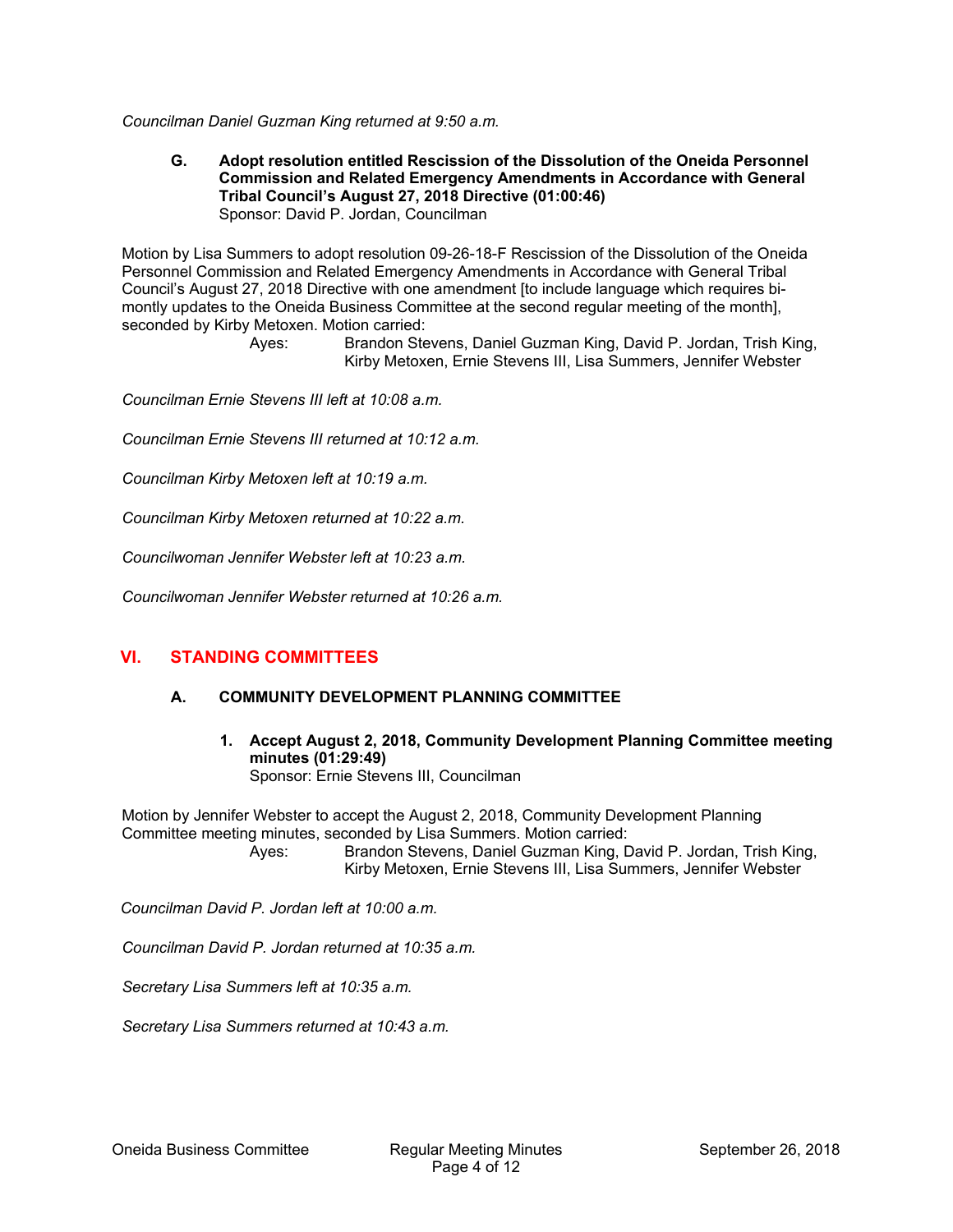**2. Approve Community Development Planning Committee Standard Operating Procedure entitled New Oneida Nation Business Development for Economic and Revenue Diversification (01:39:24)**  Sponsor: Ernie Stevens III, Councilman

*Action related item VI.A.2. is located under item V.A.; item is completed and will be removed from the agenda.* 

## **B. FINANCE COMMITTEE**

**1. Approve September 17, 2018, Finance Committee meeting minutes (01:40:13)**  Sponsor: Trish King, Treasurer

Motion by David P. Jordan to approve the September 17, 2018, Finance Committee meeting minutes, seconded by Ernie Stevens III. Motion carried:

| Aves:      | Brandon Stevens, Daniel Guzman King, David P. Jordan, Trish King, |
|------------|-------------------------------------------------------------------|
|            | Kirby Metoxen, Ernie Stevens III, Jennifer Webster                |
| Abstained: | Lisa Summers                                                      |

**2. Approve updated Finance Committee policy entitled Donation Policy (01:42:29)**  Sponsor: Trish King, Treasurer

Motion by Jennifer Webster to send the updated Finance Committee policy entitled Donation Policy back to the Finance Committee Work Session to correctly reformat this as a Standard Operating Procedure, seconded by Daniel Guzman King. Motion carried:

| Aves:        | Daniel Guzman King, David P. Jordan, Kirby Metoxen, Ernie Stevens<br>III. Jennifer Webster |
|--------------|--------------------------------------------------------------------------------------------|
| Abstained:   | Brandon Stevens, Trish King                                                                |
| Not Present: | Lisa Summers                                                                               |

*Councilman Kirby Metoxen left at 11:18 a..m.* 

*Secretary Lisa Summers left at 11:21 a.m.; Secretary Summers departed on approved travel to attend the Tribal Caucus and Inter-tribal Criminal Justice Council meeting in Turtle Lake, WI.* 

*Councilman Kirby Metoxen returned at 11:30 a.m.* 

## **C. LEGISLATIVE OPERATING COMMITTEE**

**1. Accept September 5, 2018, Legislative Operating Committee meeting minutes (02:21:15)** 

Sponsor: David P. Jordan, Councilman

Motion by David P. Jordan to accept the September 5, 2018, Legislative Operating Committee meeting minutes, seconded by Ernie Stevens III. Motion carried:

 Ayes: Brandon Stevens, Daniel Guzman King, David P. Jordan, Trish King, Kirby Metoxen, Ernie Stevens III, Jennifer Webster Not Present: Lisa Summers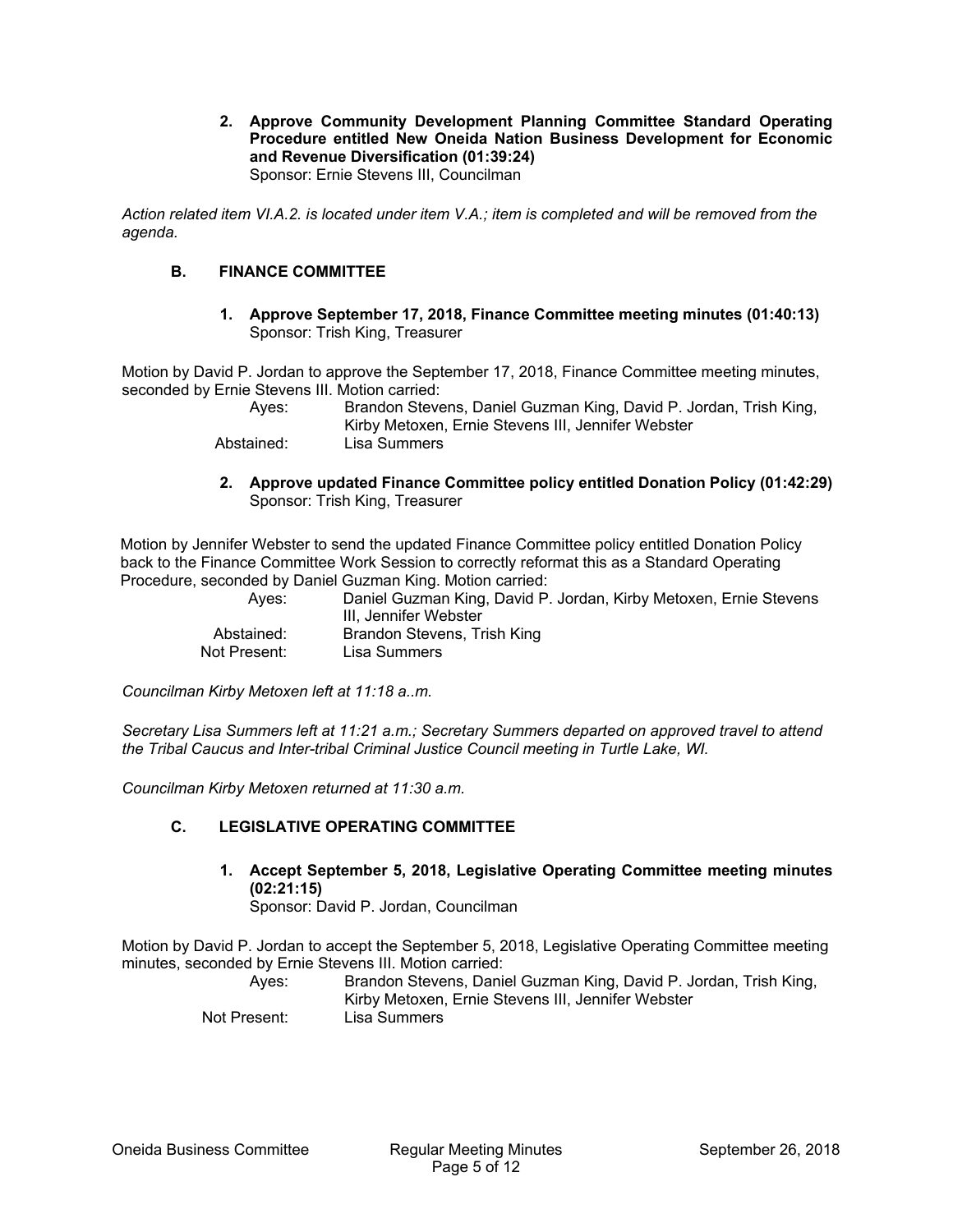#### **2. Accept Children's Code Implementation quarterly update (02:21:33)**  Sponsor: David P. Jordan, Councilman

Motion by David P. Jordan to accept the Children's Code Implementation quarterly update, seconded by Jennifer Webster. Motion carried:

> Ayes: Brandon Stevens, Daniel Guzman King, David P. Jordan, Trish King, Kirby Metoxen, Ernie Stevens III, Jennifer Webster

Not Present: Lisa Summers

**3. Determine next steps regarding Oneida Personnel Commission bylaws (02:23:56)** 

Sponsor: David P. Jordan, Councilman

Motion by David P. Jordan to defer the Oneida Personnel Commission bylaws to a Business Committee Work Session for further review and discussion, seconded by Ernie Stevens III. Motion carried:

 Ayes: Brandon Stevens, Daniel Guzman King, David P. Jordan, Trish King, Kirby Metoxen, Ernie Stevens III, Jennifer Webster Not Present:

## **VII. UNFINISHED BUSINESS**

**A. Defer the Standard Operating Procedure for Special Budget Requests to the October 10, 2018, regular Business Committee meeting (02:26:57)**  Sponsor: Trish King, Treasurer

Motion by Jennifer Webster to defer the Standard Operating Procedure for Special Budget Requests to the October 10, 2018, regular Business Committee meeting, seconded by Brandon Stevens. Motion carried:

 Ayes: Brandon Stevens, Daniel Guzman King, David P. Jordan, Trish King, Kirby Metoxen, Ernie Stevens III, Jennifer Webster Not Present: Lisa Summers

# **VIII. TRAVEL REPORTS**

**A. Approve travel report – Councilman Daniel Guzman King – Oneida Language Conference – Oneidatown, ON, Canada – June 3-6, 2018 (02:27:57)**  Sponsor: Daniel Guzman King, Councilman

Motion by David P. Jordan to approve the travel report from Councilman Daniel Guzman King for the Oneida Language Conference in Oneidatown, ON, Canada – June 3-6, 2018, seconded by Ernie Stevens III. Motion carried:

| Aves:        | Brandon Stevens, David P. Jordan, Trish King, Kirby Metoxen, Ernie |
|--------------|--------------------------------------------------------------------|
|              | Stevens III. Jennifer Webster                                      |
| Abstained:   | Daniel Guzman King                                                 |
| Not Present: | Lisa Summers                                                       |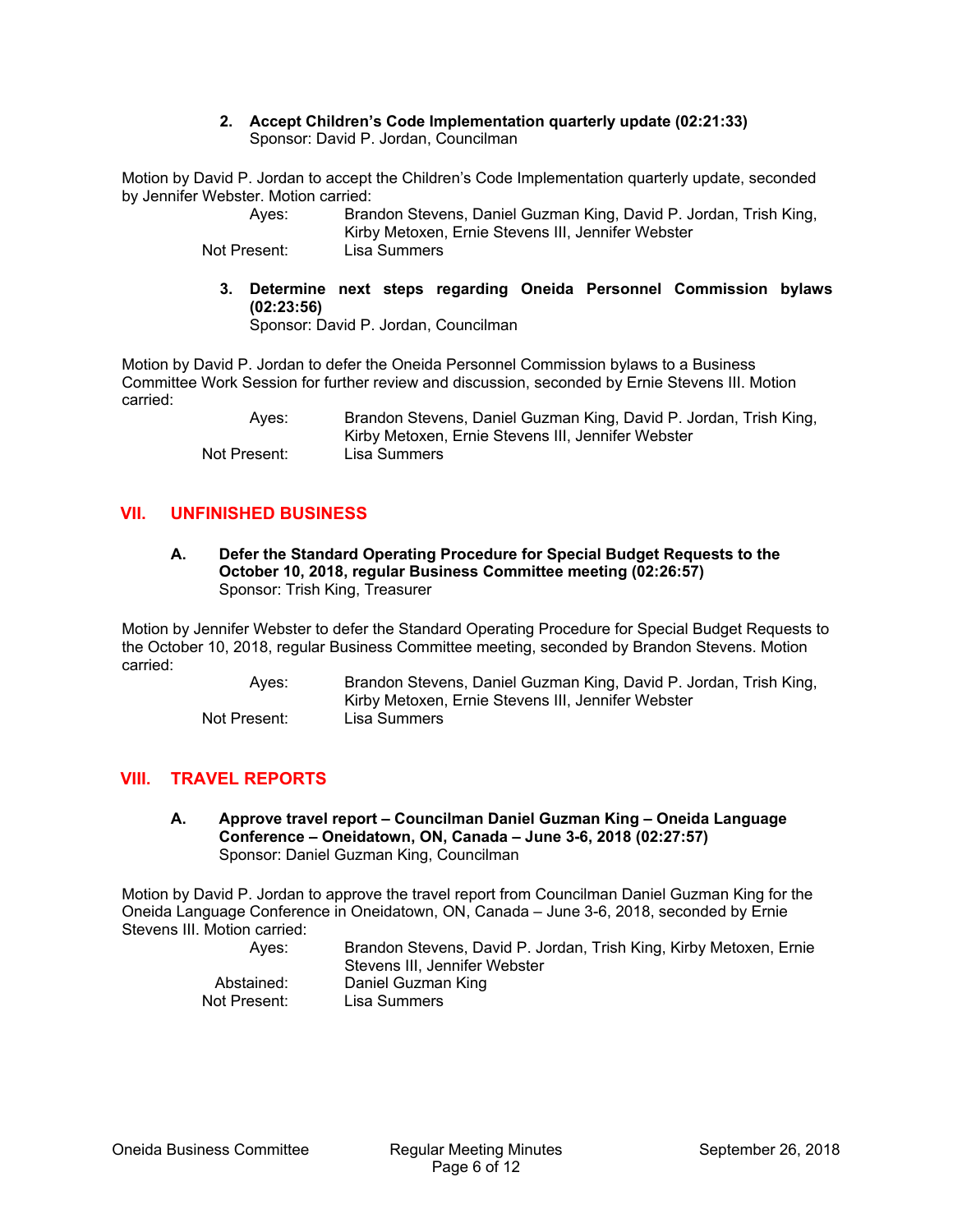**B. Approve travel report - Chairman Tehassi Hill - Representation in Thames for the passing of Bob Antone - Thames, Ontario - December 10-13, 2017 (02:28:30)**  Sponsor: Tehassi Hill, Chairman

Motion by Jennifer Webster to approve the travel report from Chairman Tehassi Hill for the Representation in Thames for the passing of Bob Antone in Thames, Ontario - December 10-13, 2017, seconded by David P. Jordan. Motion carried:

| Aves:        | Brandon Stevens, Daniel Guzman King, David P. Jordan, Trish King, |
|--------------|-------------------------------------------------------------------|
|              | Kirby Metoxen, Ernie Stevens III, Jennifer Webster                |
| Not Present: | Lisa Summers                                                      |

**C. Approve travel report – Chairman Tehassi Hill – 2018 Nation Indian Gaming Association (NIGA) Trade Show – Las Vegas, NV – April 16-21, 2018 (02:29:23)**  Sponsor: Tehassi Hill, Chairman

Motion by Kirby Metoxen to approve the travel report from Chairman Tehassi Hill for the 2018 Nation Indian Gaming Association (NIGA) Trade Show in Las Vegas, NV – April 16-21, 2018, seconded by David P. Jordan. Motion carried:

| Aves:        | Brandon Stevens, Daniel Guzman King, David P. Jordan, Trish King, |
|--------------|-------------------------------------------------------------------|
|              | Kirby Metoxen, Ernie Stevens III, Jennifer Webster                |
| Not Present: | Lisa Summers                                                      |

# **IX. NEW BUSINESS**

**A. Approve William Cornelius attorney contract – file # 2018-0099 (02:29:54)**  Sponsor: Matthew W. Denny, Chairman/Oneida Gaming Commission

Motion by Brandon Stevens to approve the William Cornelius attorney contract – file # 2018-0099, noting the expectation that, upon expiration, an RFP will be sent out, seconded by Kirby Metoxen. Motion carried:

> Ayes: Brandon Stevens, Daniel Guzman King, David P. Jordan, Trish King, Kirby Metoxen, Ernie Stevens III, Jennifer Webster Not Present: Lisa Summers

*For the record: David P. Jordan stated [the request for an RFP] has nothing to with the current attorney, it's for consistency.* 

**B. Approve limited waiver of sovereign immunity - VitalSmarts Trainer Agreement file # 2018-1156 (02:33:12)**  Sponsor:

Motion by Jennifer Webster to approve a limited waiver of sovereign immunity for the VitalSmarts Trainer Agreement - file # 2018-1156, seconded by Kirby Metoxen. Motion carried:

| Aves:        | Brandon Stevens, Daniel Guzman King, David P. Jordan, Trish King, |
|--------------|-------------------------------------------------------------------|
|              | Kirby Metoxen, Ernie Stevens III, Jennifer Webster                |
|              |                                                                   |
| Not Present: | Lisa Summers                                                      |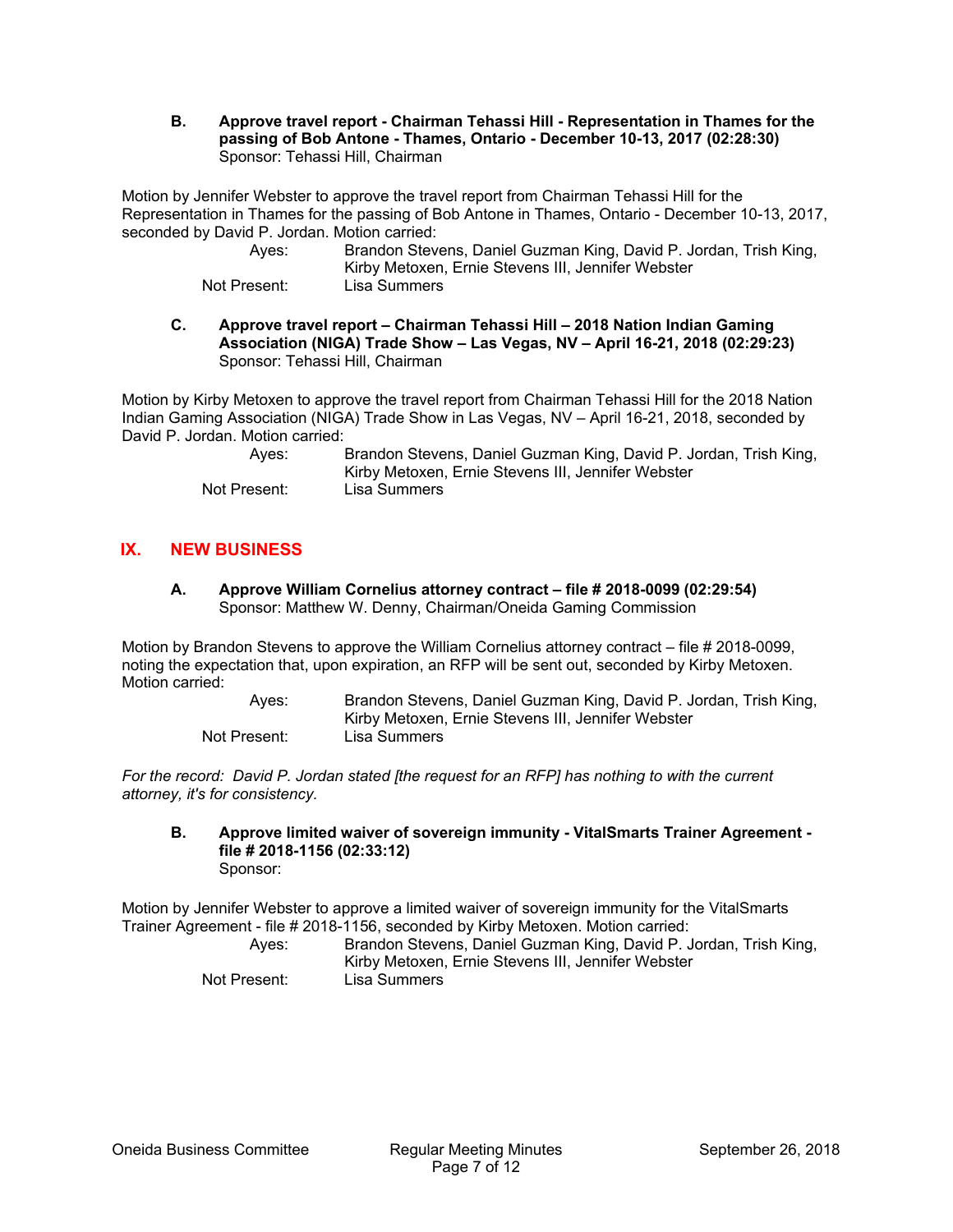Motion by Brandon Stevens to recess until 1:30 p.m., seconded by David P. Jordan. Motion carried: Ayes: Brandon Stevens, Daniel Guzman King, David P. Jordan, Trish King, Kirby Metoxen, Ernie Stevens III, Jennifer Webster Not Present: Lisa Summers

*Meeting called to order by Chairman Tehassi Hill at 1:32 p.m.* 

*Roll call for the record:* 

*Present: Chairman Tehassi Hill; Councilman Daniel Guzman King; Councilman David P. Jordan; Treasurer Trish King; Councilman Kirby Metoxen; Councilman Ernie Stevens III; Councilwoman Jennifer Webster; Not Present: Vice-Chairman Brandon Stevens; Secretary Lisa Summers;* 

## **X. GENERAL TRIBAL COUNCIL**

**A. Determine next steps regarding Petitioner Gladys Dallas – \$5,000 payment within 90 days (02:37:39)** 

Sponsor: Lisa Summers, Secretary

Motion by Jennifer Webster to adopt the Oneida Business Committee position regarding the Gladys Dallas petition calling for a special General Tribal Council meeting with the topic of a \$5,000 payment within 90 days, seconded by Kirby Metoxen. Motion carried:

| Aves:        | Daniel Guzman King, David P. Jordan, Trish King, Kirby Metoxen, |
|--------------|-----------------------------------------------------------------|
|              | Ernie Stevens III, Jennifer Webster                             |
| Not Present: | Brandon Stevens, Lisa Summers                                   |

Motion by Daniel Guzman King that the special General Tribal Council meeting request petition submitted by Gladys Dallas with the proposed topic \$5,000 payment within 90 days, shall not be presented to the General Tribal Council in accordance with the adopted Oneida Business Committee position dated today, September 26, 2018, seconded by Jennifer Webster. Motion carried:

| Aves:        | Daniel Guzman King, David P. Jordan, Trish King, Kirby Metoxen, |
|--------------|-----------------------------------------------------------------|
|              | Ernie Stevens III. Jennifer Webster                             |
| Not Present: | Brandon Stevens, Lisa Summers                                   |

Motion by Kirby Metoxen to approve the mailing regarding the adopted Oneida Business Committee position to the membership, noting corrections to the Secretary's Cover Memo will be included in the final mailing, seconded by Daniel Guzman King. Motion carried:

| Aves:        | Daniel Guzman King, David P. Jordan, Trish King, Kirby Metoxen, |
|--------------|-----------------------------------------------------------------|
|              | Ernie Stevens III, Jennifer Webster                             |
| Not Present: | Brandon Stevens, Lisa Summers                                   |

*Vice-Chairman Brandon Stevens returned at 1:33 p.m.* 

Motion by Jennifer Webster to rescind the July 25, 2018, Oneida Business Committee action and delete the Gladys Dallas petition regarding the \$5,000 payment within 90 days from the General Tribal Council meeting agenda tentatively scheduled for October 28, 2018, seconded by Ernie Stevens III. Motion carried:

> Ayes: Brandon Stevens, Daniel Guzman King, David P. Jordan, Trish King, Kirby Metoxen, Ernie Stevens III, Jennifer Webster Not Present: Lisa Summers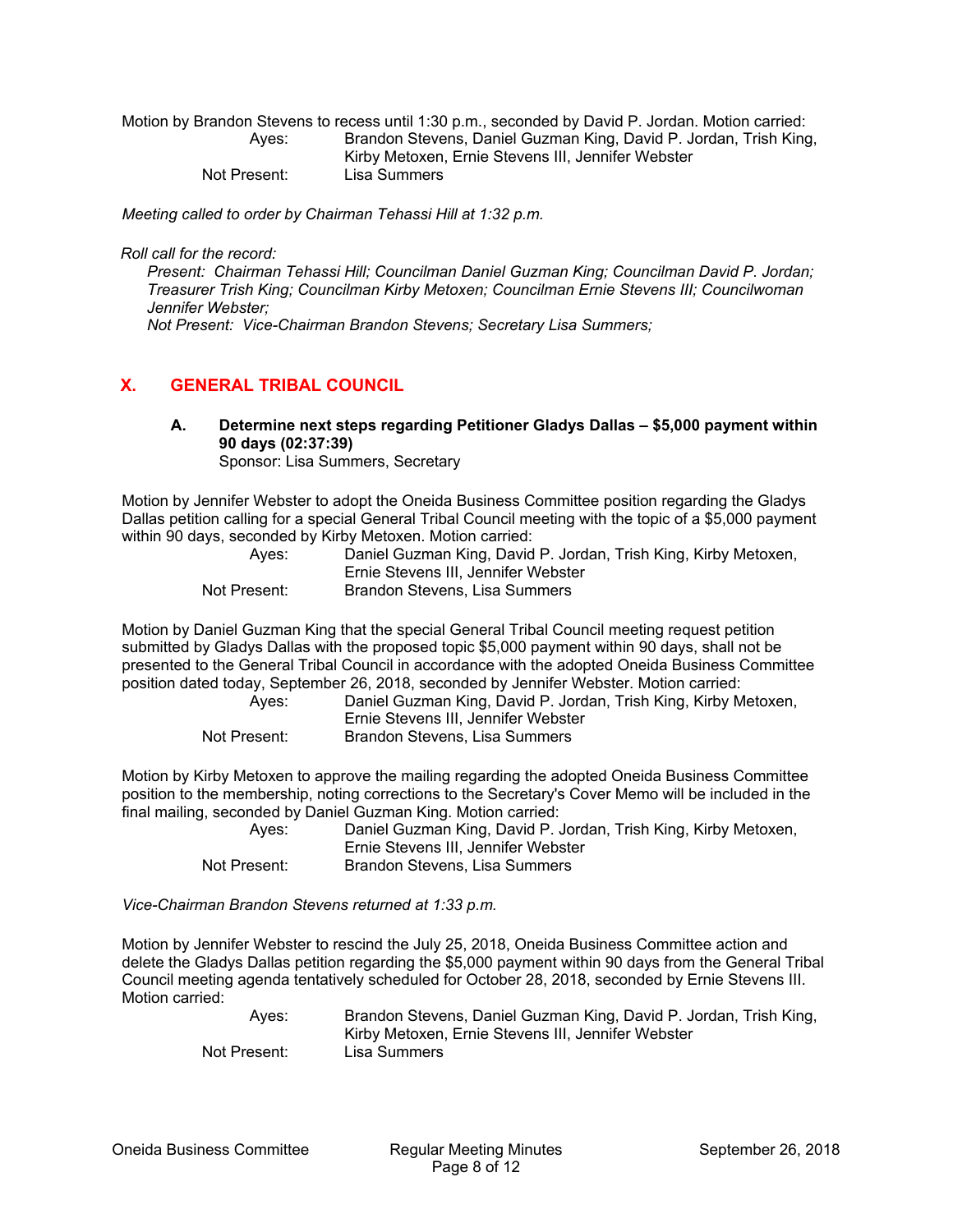**B. Approve notice and materials for October 28, 2018, tentatively scheduled special General Tribal Council meeting (02:40:31)**  Sponsor: Lisa Summers, Secretary

Motion by David P. Jordan to approve the notice and materials for October 28, 2018, tentatively scheduled special General Tribal Council meeting, seconded by Daniel Guzman King. Motion carried: Ayes: Brandon Stevens, Daniel Guzman King, David P. Jordan, Trish King, Kirby Metoxen, Ernie Stevens III, Jennifer Webster Not Present: Lisa Summers

# **XI. EXECUTIVE SESSION**

#### **A. REPORTS**

#### **1. Accept Chief Counsel report (02:41:17)**  Sponsor: Jo Anne House, Chief Counsel

Motion by Jennifer Webster to accept the Chief Counsel report dated September 25, 2018, seconded by David P. Jordan. Motion carried:

| Aves:        | Brandon Stevens, Daniel Guzman King, David P. Jordan, Trish King, |
|--------------|-------------------------------------------------------------------|
|              | Kirby Metoxen, Ernie Stevens III, Jennifer Webster                |
| Not Present: | Lisa Summers                                                      |

**2. Accept Intergovernmental Affairs & Communications September 2018 report (02:41:37)** 

Sponsor: Melinda J. Danforth, Director/Intergovermental Affairs

Motion by Jennifer Webster to accept the Intergovernmental Affairs & Communications September 2018 report, seconded by David P. Jordan. Motion carried:

 Ayes: Brandon Stevens, Daniel Guzman King, David P. Jordan, Trish King, Kirby Metoxen, Ernie Stevens III, Jennifer Webster Not Present: Lisa Summers

Motion by Trish King to direct Secretary Lisa Summers and Councilwoman Jennifer Webster to work with Intergovernmental Affairs & Communications on prioritization and communication plans for upcoming federal budget cycles, seconded by David P. Jordan. Motion carried:

 Ayes: Brandon Stevens, Daniel Guzman King, David P. Jordan, Trish King, Kirby Metoxen, Ernie Stevens III, Jennifer Webster Not Present: Lisa Summers

Motion by Trish King to approve payment of invoice # SI0154346 dated September 24, 2018, from the service agreement line of the Special Funding Budget, seconded by David P. Jordan. Motion carried: Ayes: Brandon Stevens, Daniel Guzman King, David P. Jordan, Trish King, Kirby Metoxen, Ernie Stevens III, Jennifer Webster

Not Present: Lisa Summers

Motion by Jennifer Webster to assign Vice-Chairman Brandon Stevens as the Business Committee Liaison to the Voices for Oneida political conduit, seconded by Trish King. Motion carried:

| Aves:        | Brandon Stevens, Daniel Guzman King, David P. Jordan, Trish King, |
|--------------|-------------------------------------------------------------------|
|              | Kirby Metoxen, Ernie Stevens III, Jennifer Webster                |
| Not Present: | Lisa Summers                                                      |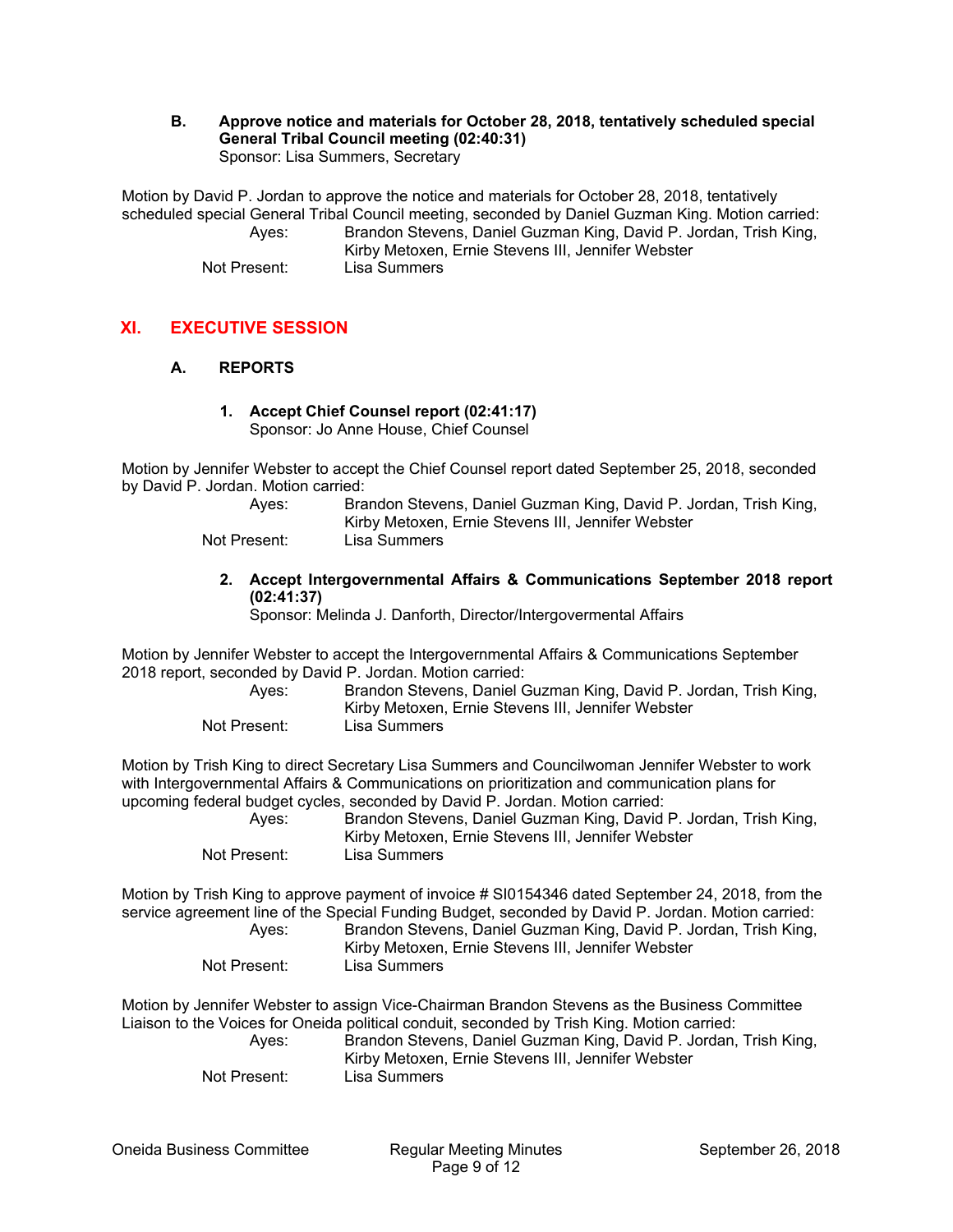## **B. STANDING ITEMS**

#### **1. ONEIDA GOLF ENTERPRISE CORPORATION - LADIES PROFESSIONAL GOLF ASSOCIATION**

#### **a. Accept Thornberry Creek LPGA Classic September 2018 report (02:42:39)**

Motion by Brandon Stevens to accept the Thornberry Creek LPGA Classic September 2018 report, seconded by Ernie Stevens III. Motion carried:

 Ayes: Brandon Stevens, Daniel Guzman King, David P. Jordan, Trish King, Kirby Metoxen, Ernie Stevens III, Jennifer Webster Not Present: Lisa Summers

**2. SERVICE ELIGIBILITY SUB-COMMITTEE** 

## **a. Accept Service Eligibility Sub-Committee August 2018 update (02:43:02)**

Motion by David P. Jordan to accept the Service Eligibility Sub-Committee August 2018 update, seconded by Jennifer Webster. Motion carried:

| Aves:        | Brandon Stevens, Daniel Guzman King, David P. Jordan, Trish King,<br>Kirby Metoxen, Ernie Stevens III, Jennifer Webster |
|--------------|-------------------------------------------------------------------------------------------------------------------------|
| Not Present: | Lisa Summers                                                                                                            |

#### **C. AUDIT COMMITTEE**

**1. Accept July 12, 2018, Audit Committee meeting minutes (02:43:25)**  Sponsor: David P. Jordan, Councilman

Motion by Ernie Stevens III to accept the July 12, 2018, Audit Committee meeting minutes, seconded by Kirby Metoxen. Motion carried:

 Ayes: Brandon Stevens, Daniel Guzman King, David P. Jordan, Trish King, Kirby Metoxen, Ernie Stevens III, Jennifer Webster

Not Present: Lisa Summers

**2. Accept Craps rule of play compliance audit and lift confidentiality requirement (02:43:45)** 

Sponsor: David P. Jordan, Councilman

Motion by Kirby Metoxen to accept the Craps rule of play compliance audit and lift confidentiality requirement, seconded by David P. Jordan. Motion carried:

| Aves:        | Brandon Stevens, Daniel Guzman King, David P. Jordan, Trish King,<br>Kirby Metoxen, Ernie Stevens III, Jennifer Webster |
|--------------|-------------------------------------------------------------------------------------------------------------------------|
| Not Present: | Lisa Summers                                                                                                            |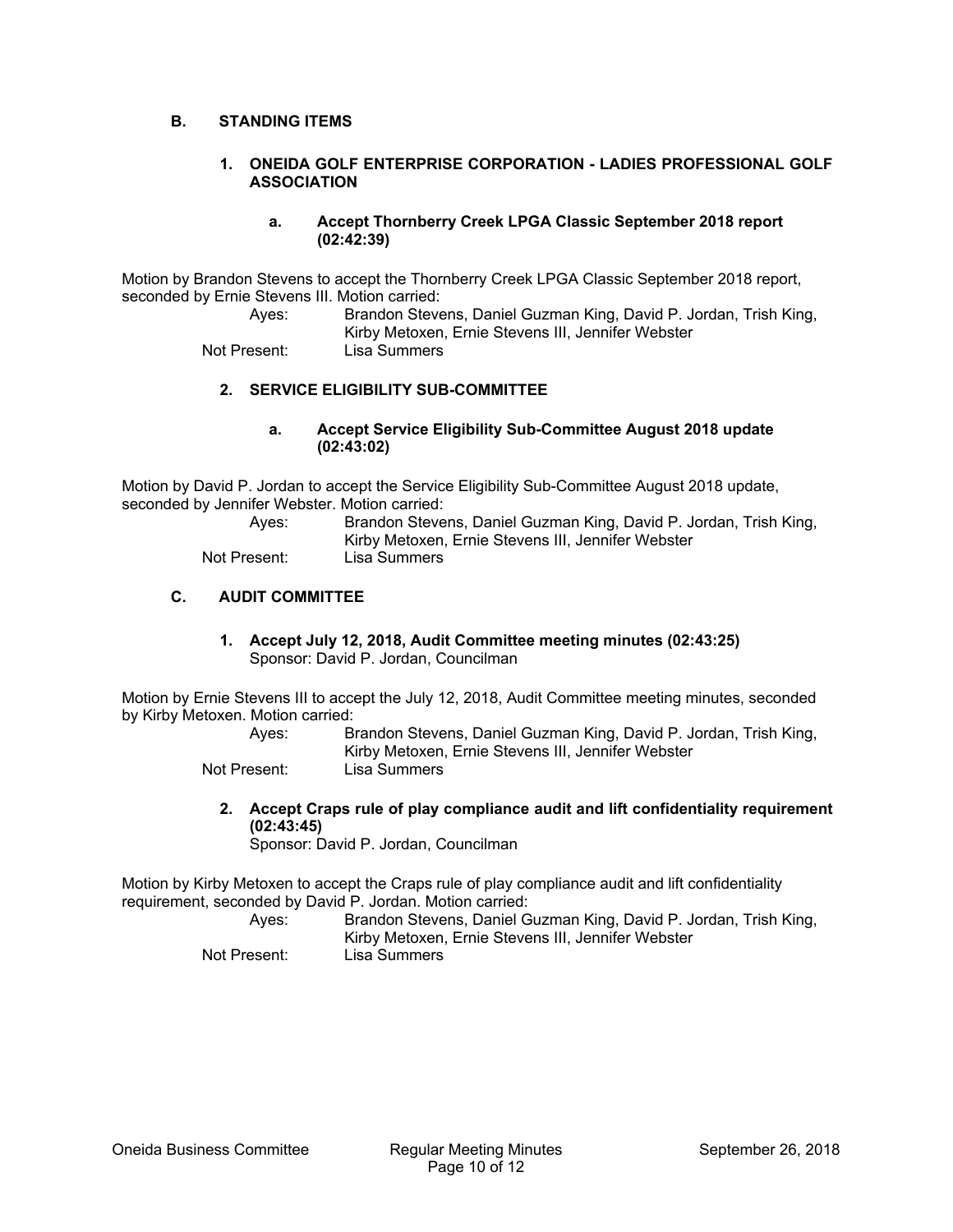**3. Accept Pari-mutuel wagering and rules of play compliance audit and lift confidentiality requirement (02:44:05)**  Sponsor: David P. Jordan, Councilman

Motion by Brandon Stevens to accept the Pari-mutuel wagering and rules of play compliance audit and lift confidentiality requirement, seconded by David P. Jordan. Motion carried:

 Ayes: Brandon Stevens, Daniel Guzman King, David P. Jordan, Trish King, Kirby Metoxen, Ernie Stevens III, Jennifer Webster Not Present: Lisa Summers

## **D. UNFINISHED BUSINESS**

**1. File # ED18-005 - Accept update (02:44:26)**  Sponsor: Ernie Stevens III, Councilman

Motion by Kirby Metoxen to accept the update regarding File # ED18-005, as information, seconded by Trish King. Motion carried:

> Ayes: Brandon Stevens, Daniel Guzman King, David P. Jordan, Trish King, Kirby Metoxen, Ernie Stevens III, Jennifer Webster Not Present: Lisa Summers

**2. File # ED18-120 - Support continuing work (02:44:50)**  Sponsor: Ernie Stevens III, Councilman

Motion by Jennifer Webster to accept the update regarding File # ED18-120, as information, and support continued work, seconded by David P. Jordan. Motion carried:

 Ayes: Brandon Stevens, Daniel Guzman King, David P. Jordan, Trish King, Kirby Metoxen, Ernie Stevens III, Jennifer Webster Not Present: Lisa Summers

#### **E. NEW BUSINESS**

**1. Approve loan request - Oneida Airport Hotel Corporation (02:45:20)**  Sponsor: Robert Barton, President/OAHC

Motion by David P. Jordan to adopt resolution 09-26-18-G Authorizing Use of \$1,500,000 from the Economic Development, Diversification and Community Development Fund for the Purposes of Providing a 120-Day Bridge Loan to OAHC at an Interest Rate of LIBOR Plus 1%, seconded by Kirby Metoxen. Motion carried:

 Ayes: Brandon Stevens, Daniel Guzman King, David P. Jordan, Trish King, Kirby Metoxen, Ernie Stevens III, Jennifer Webster Not Present: Lisa Summers

Oneida Business Committee Regular Meeting Minutes September 26, 2018